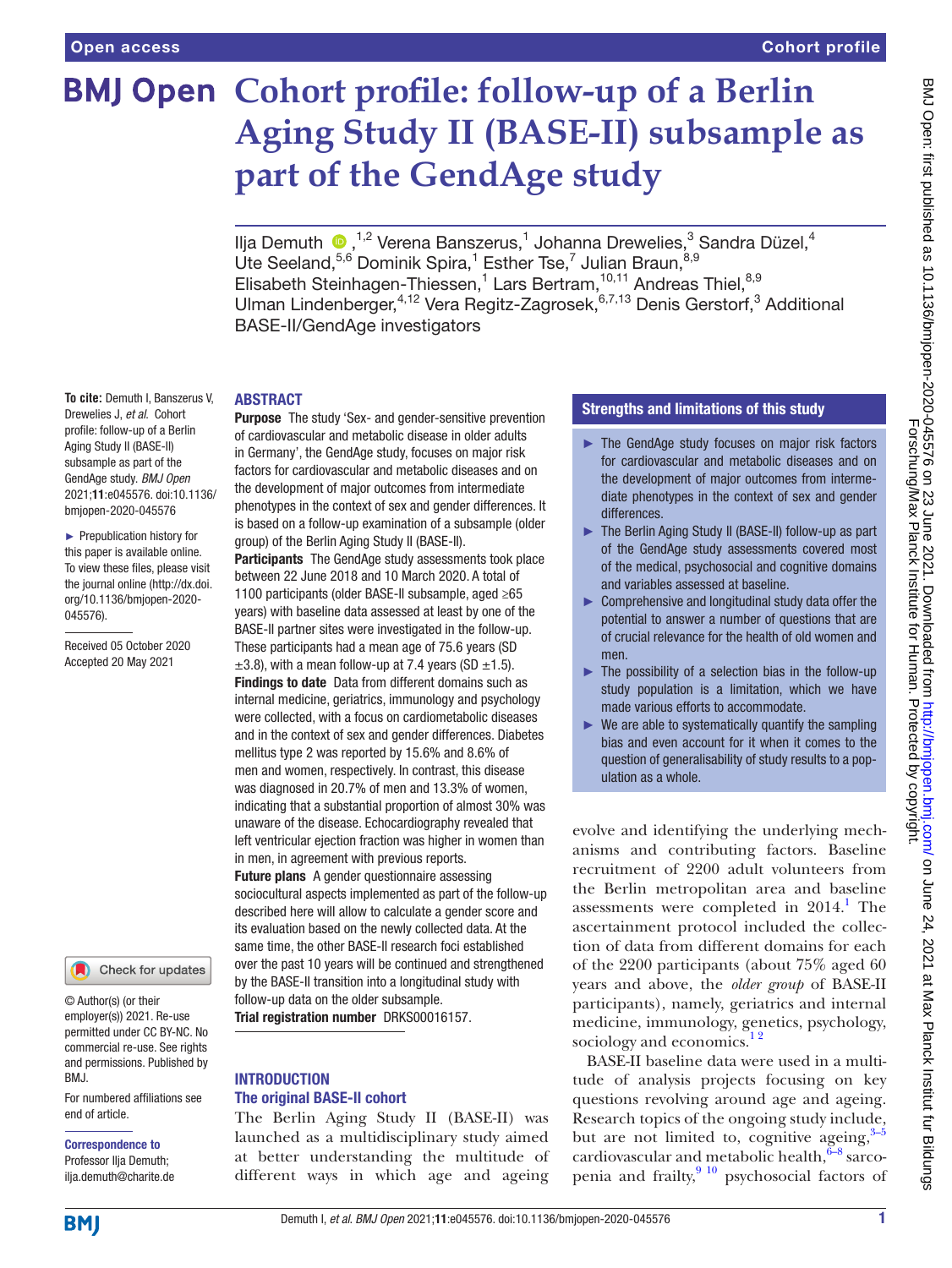ageing,  $\frac{11 \cdot 12}{2}$  genetic risk factors of ageing and disease,  $\frac{13-15}{2}$ the impact of characteristics of the neighbourhood people are living in, $^{16}$  as well as indicators of biological  $\mathrm{age}^{\mathsf{17}\,18}$  and immune biomarkers. $^{19}\,$  For an overview of the BASE-II research foci and publications, refer to a previous work $^{20}$  and the BASE-II website [\(https://www.base2.mpg.](https://www.base2.mpg.de/en/project-information/publications) [de/en/project-information/publications\)](https://www.base2.mpg.de/en/project-information/publications).

## Contact procedure: follow-up assessments

Of the original BASE-II sample consisting of 2200 participants, 1671 aged 60 years and above (=older group) were assessed medically at baseline between 2009 and 2014. The follow-up assessments within the GendAge study took place between 22 June 2018 and 10 March 2020 at the Charité Universitaetsmedizin Berlin. During the recruitment of the follow-up cohort, we approached all BASE-II participants of the remaining pool of 1428 subjects out of the originally 1671 subjects who completed the baseline medical assessments at an age of 60 years and older (older BASE-II group, see [figure](#page-1-0) 1). Between 7 February 2020 and 13 March 2020, we additionally performed follow-up assessments in a total of 64 participants of the younger BASE-II group aged 20–35 years at baseline until these assessments were suspended because of the SARS-CoV-2 pandemic. Potential follow-up participants were contacted via telephone and an invitation letter that contained a comprehensive participant's information sheet. Letters of consent were sent at least 5days before the scheduled first of two assessment days to all subjects who agreed to participate. As a result of a 4-week pilot phase, we reduced the maximum number of participants examined on each of the first two study days from 6 to 4, with an interval of usually 7days between study visit 1 and 2. Largely because of this early adjustment, follow-up examinations lasted 21 months instead of the 15 months originally planned. Moreover, another wave of cognitive assessments carried out by the Max Planck Institute for Human Development (MPIB) has been tightly linked to the GendAge assessment of BASE-II participants. The cognitive session (=third study visit) followed about 7days after the second medical examination.

#### What is the reason for the new data collection?

The study 'Sex- and gender-sensitive prevention of cardiovascular and metabolic disease in older adults in Germany', the GendAge study, focuses on major risk factors for cardiovascular and metabolic diseases and on the development of major outcomes from intermediate phenotypes in the context of biological sex and gender differences. Major outcomes include, but are not limited to, myocardial infarction (MI), heart failure and diabetes mellitus type 2 (T2D), as well as mortality and quality of life. Gender was quantitated in two ways: by a retrospective approach, based on available data at study entry (2009– 2014) and already published (GenderScore-I, GS-I) $^{21}$  $^{21}$  $^{21}$  as well as by a comprehensive gender questionnaire covering a range of sociocultural gender characteristics as a central instrument (GenderScore-II, GS-II). This questionnaire

contains an adapted version of the gender questionnaire developed by Pelletier and colleagues covering most of the four gender aspects described by the Women Health Research Network of the Canadian Institute of Health Research (gender roles, gender identity, gender relations and institutionalised gender).<sup>22 23</sup> The variables finally constituting the GS-I were chronic stress, marital status, risk-taking behaviour, personality attributes: agreeableness, neuroticism, extraversion, loneliness, conscientious-ness and level of education.<sup>[21](#page-7-10)</sup>

## What will be the new areas of research?

There is new knowledge showing that sex differences play a role in all major diseases, their prevention and treatment.<sup>24</sup> Other studies showed that gender as the sociocultural dimension of being a woman or a man affects disease and treatment outcomes and also well-being.<sup>[22 25](#page-7-11)</sup> The new areas of research cover the systemic inclusion of sex-specific analysis and the inclusion of gender. Ageing interacts with sex and gender differences in health, but it is not clear, which mechanisms are most important.

GendAge aims to better understand, which mechanisms affect cardiometabolic morbidity, mortality and quality of life among older adults in a sex-sensitive and gender-sensitive manner.

While on different occasions follow-up data were ascertained for questionnaire and cognitive data,  $526-30$  as being part of the GendAge study, this cohort profile update describes the first comprehensive follow-up assessments in a BASE-II subsample (older group) that also includes



<span id="page-1-0"></span>Figure 1 Flowchart explaining the final Berlin Aging Study II (BASE-II) sample with follow-up assessments completed in GendAge. A total of 17 of the 1,100 participants examined atfollow-up were not medically examined at baseline but were examined at least atone of the other BASE-II study sites.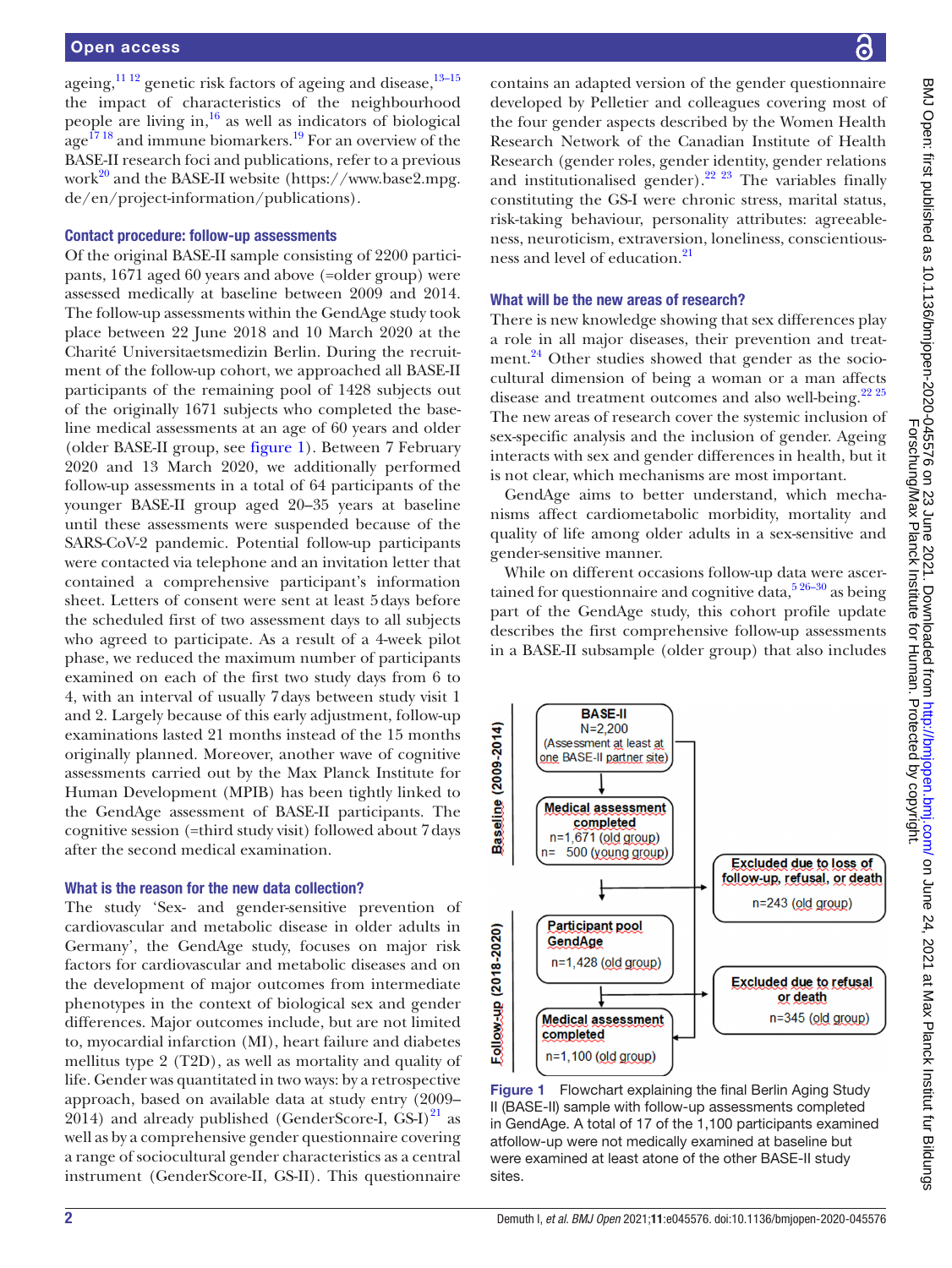a reassessment of central variables in the areas of internal medicine and geriatrics.

# COHORT DESCRIPTION

As presented in the flowchart [\(figure](#page-1-0) 1), following the contact procedure until the participant pool was exhausted resulted in a total of 1100 participants of the older BASE-II group investigated in the follow-up. These participants had a mean age of 75.6 years (SD ±3.8, range 64.9–94.1 years), with up to 10.4 years of follow-up (mean follow-up at 7.4 years,  $SD \pm 1.5$ ). At follow-up, almost all of the older participants were retired (97.3%) as compared with 86% at the time of baseline assessment. At baseline, BASE-II participants were characterised by higher education and better self-reported health status than the general population of Berlin and Germany. [1](#page-7-0) At follow-up, this selection seems to have increased, with 68.8% of the participants reported to have a high school degree (51% at baseline) and about 61% rated their health as *very good* or *good* (40% at baseline). The rate of divorce had been above average at baseline with 29% and had dropped to 21.7% at follow-up, which is still significantly above the German and Berlin average (ie, 12.0% and 17.4%, respectively), $31$  while the proportion of widowed participants increased from 5% at baseline to 10.5% in the follow-up dataset of older BASE-II participants. As shown in [table](#page-3-0) 1, differences between men and women are evident with respect to the sociodemographic status and psychosocial functioning in the follow-up cohort: Men reported significantly higher school degrees and higher satisfaction with life in general than women. Interestingly, self-rated health did not differ between men and women, which matches to the overall morbidity estimated by an adapted version of the Charlson morbidity index,  $17 \frac{32}{2}$  which also did not differ between men and woman (p=0.98, [table](#page-3-0) 1). This morbidity index, however, increased between baseline and follow-up (p<0.001, Wilcoxon signed-rank test and data not shown). Differences between men and women exist in the follow-up dataset with respect to the prevalence of some, but not all cardiovascular risk factors and diseases ([table](#page-3-0) 1). Men, for example, had a higher BMI and a higher proportion of men reported to have T2D and MI than women. No significant differences between men and women were evident in the reporting of hypertension, peripheral artery disease and stroke. With the aim of investigating human ageing processes in BASE-II under consideration of different disciplines and longitudinally, the baseline investigation aimed at the most comprehensive data collection possible. At follow-up, most of these data in the field of geriatrics, internal medicine and psychology were again part of the study protocol (for a select overview, see [table](#page-5-0) 2).

## Findings to date

With a focus on cardiometabolic diseases in GendAge, we extended the broad range of data assessed in this area at baseline by echocardiography. Data on right and

left ventricular and atrial morphology and systolic and diastolic function and vascular stiffness were obtained. Left ventricular ejection fraction was higher in women than in men, in agreement with previous reports.<sup>[33 34](#page-7-15)</sup> Furthermore, increased LV mass and volumes in men before and after indexing to body surface area were confirmed, underscoring major sex differences in cardiovascular pathophysiology.[35](#page-7-16)

With the aim of achieving a particularly high-quality standard in the assessment of participant's medical history at baseline and follow-up, including past and current diseases, the information given by the participants was recorded from study physicians as part of a structured one-to-one interview, allowing to consider its plausibility. This, however, does not cover the gap between reported (anamnestic) diseases and the diseases diagnosed in the course of the study. This is exemplified by T2D, which was reported by 15.6% and 8.6% of men and women, respectively. In contrast, this disease was diagnosed in 20.7% of men and 13.3% of women based on the American Diabetes Association guidelines  $2019<sup>36</sup>$  indicating that a substantial proportion of almost 30% was unaware of the disease [\(table](#page-3-0) 1).

As part of our endeavours, we have developed a retrospective gender score taking BASE-II baseline data reflecting sociocultural aspects (eg, level of education, marital status and chronic stress) into account. This retrospective gender score (GS-I) was associated with a number of clinical and psychosocial variables and performed better in predicting differences in a subset of variables (eg, depression and life satisfaction) compared with biological sex.<sup>21</sup> In addition, we have implemented a comprehensive gender questionnaire as part of the follow-up assessments described here, to calculate a prospective gender score as proposed by Pelletier and colleagues.<sup>22</sup>

Peripheral blood mononuclear cells were prepared from 903 participants at follow-up, of which 845 were fully analysable (58 were dropouts) and frequencies as well as absolute counts of recent thymic emigrants (RTEs),  $T_{\text{EMRA}}$ effector T cell subsets ( $T_{EMRA}$ ) and cytotoxic CD4<sup>+</sup> T cells were directly assessed. While RTEs are known to decrease with ageing, $37$  alterations in T<sub>EMRA</sub> and specialised cytotoxic CD4<sup>+</sup> T cell compartments can be indicative of agerelated perturbations of systemic T cell immunity. [38](#page-7-19) The immunological screening has so far revealed significantly higher frequencies of RTEs in women as compared with men, indicating a higher thymic T cell production even at the advanced ages of the GendAge participants. In men, more CD45RA<sup>+</sup> re-expressing  $T_{_{EMRAS}}$  were detected than in women ([table](#page-3-0) 1). These cells are associated with chronic viral infections (eg, CMV) and can serve as a signature of immune-senescence.<sup>[39](#page-7-20)</sup> We found no significant difference in the frequencies of cytotoxic CD4<sup>+</sup> T cells. Together, these preliminary findings confirm the better immune status of aged women as compared with men. A detailed analysis of the datasets will identify additional correlates of sex and gender, ageing and the immune system.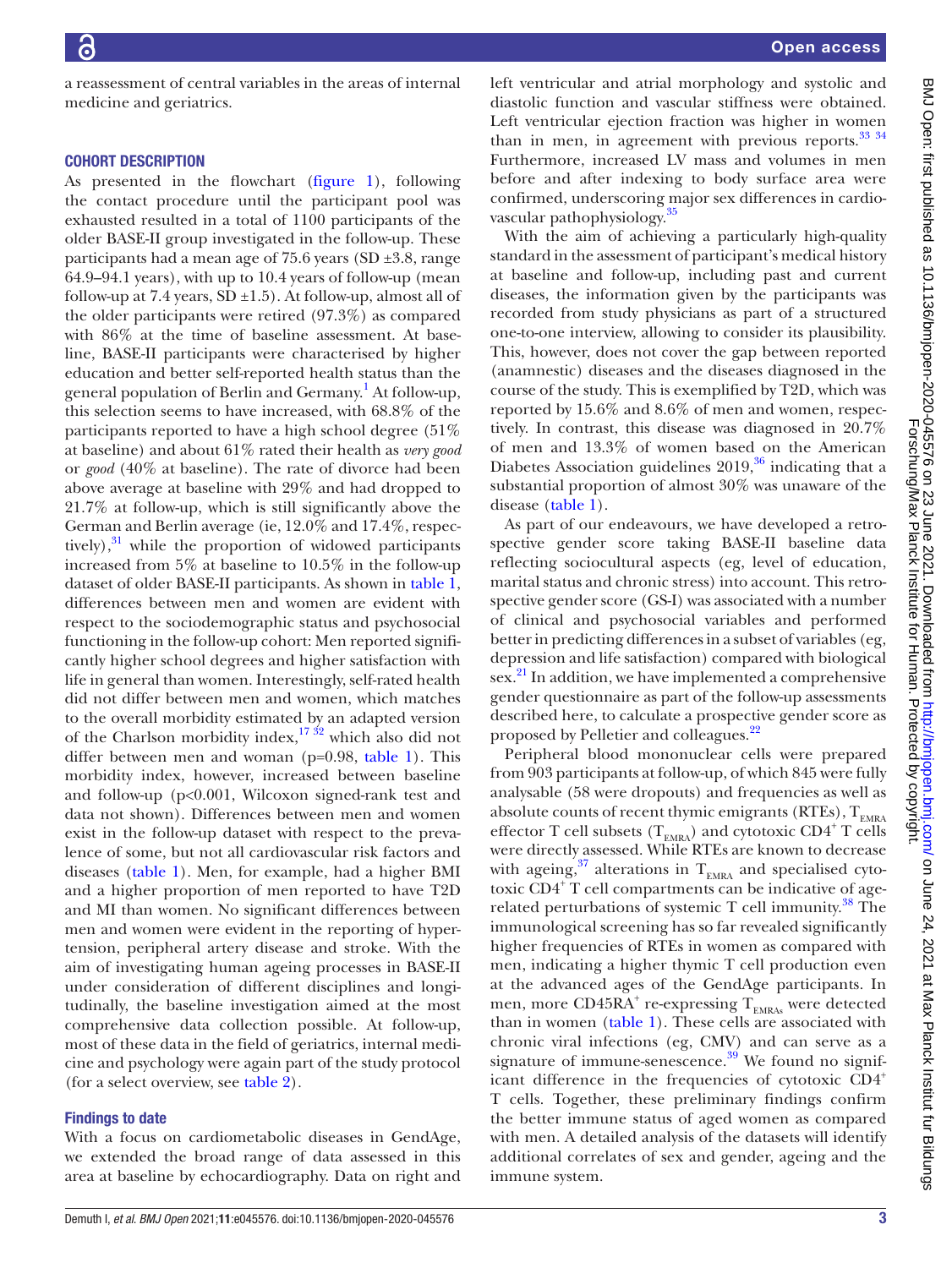| <b>Age study</b> |                           |          |
|------------------|---------------------------|----------|
| $.1\%$           | Men*<br>$(N=527, 47.9\%)$ | P valuet |
|                  | 75.5 $(\pm 4.0)$          | 0.276    |
|                  |                           |          |
|                  | 18 (3.4%)                 | < 0.001  |
| ))               | 104 (19.9%)               |          |
| (ر               | 401 (76.7%)               |          |
|                  |                           |          |
|                  |                           |          |

| , Sirio II - II - II - II - Sirio - II - Sirio - II - Sirio - II - Sirio - II - Sirio - II - Sirio - II - Siri |
|----------------------------------------------------------------------------------------------------------------|
|                                                                                                                |

<span id="page-3-0"></span>

| Selection of BASE-II follow-up characteristics as assessed of the GendAge study<br>Table 1                                                                   |                                 |                             |                          |          |
|--------------------------------------------------------------------------------------------------------------------------------------------------------------|---------------------------------|-----------------------------|--------------------------|----------|
|                                                                                                                                                              | Total number of<br>observations | Women*<br>$(N=573, 52.1\%)$ | Men*<br>$(N=527, 47.9%)$ | P valuet |
| Age (years)                                                                                                                                                  | 1100                            | 75.7 $(\pm 3.5)$            | $75.5 (\pm 4.0)$         | 0.276    |
| <b>Highest school degree</b>                                                                                                                                 |                                 |                             |                          |          |
| Elementary school                                                                                                                                            | 1095                            | $35(6.1\%)$                 | 18 (3.4%)                | < 0.001  |
| Intermediate school                                                                                                                                          |                                 | 183 (32.0%)                 | 104 (19.9%)              |          |
| High school                                                                                                                                                  |                                 | 354 (61.9%)                 | 401 (76.7%)              |          |
| <b>Family status</b>                                                                                                                                         |                                 |                             |                          |          |
| Married                                                                                                                                                      | 1098                            | 218 (38.0%)                 | 386 (73.5%)              | < 0.001  |
| Not married, in partnership                                                                                                                                  |                                 | 12(2.1%)                    | 19 (3.6%)                |          |
| Single                                                                                                                                                       |                                 | 60 (10.5%)                  | 33 (6.3%)                |          |
| <b>Divorced</b>                                                                                                                                              |                                 | 187 (32.6)                  | 51 (9.7%)                |          |
| Widowed                                                                                                                                                      |                                 | 89 (15.5%)                  | 26 (5.0%)                |          |
| Other                                                                                                                                                        |                                 | 7(1.2%)                     | 10(1.9)                  |          |
| <b>Employment status</b>                                                                                                                                     |                                 |                             |                          |          |
| Retired                                                                                                                                                      | 1055                            | 540 (97.6)                  | 486 (96.8)               | 0.689    |
| Self-rated health                                                                                                                                            |                                 |                             |                          |          |
| Very good                                                                                                                                                    | 1096                            | 56 (9.8%)                   | 65 (12.4%)               | 0.499    |
| Good                                                                                                                                                         |                                 | 284 (49.7%)                 | 262 (50.0%)              |          |
| Fair                                                                                                                                                         |                                 | 166 (29.0%)                 | 143 (27.3%)              |          |
| Poor or very poor                                                                                                                                            |                                 | 66 (11.5%)                  | 54 (10.3%)               |          |
| Satisfaction with life in general                                                                                                                            | 1097                            | $7.9 \ (\pm 1.6)$           | $8.1 (\pm 1.4)$          | < 0.05   |
| Digit Symbol Substitution Test‡                                                                                                                              | 1095                            | 41.37 $(\pm 8.48)$          | 39.21 (±9.67)            | < 0.001  |
| Verbal learning test                                                                                                                                         | 925                             | 41.6 $(\pm 12.3)$           | 44.0 $(\pm 12.8)$        | < 0.01   |
| <b>Depression (ever diagnosed)</b>                                                                                                                           | 1095                            | 122 (21.3%)                 | 63 (12.0%)               | < 0.001  |
| <b>BMI</b>                                                                                                                                                   | 1098                            | $26.6 (\pm 4.7)$            | $27.4 \ (\pm 3.7)$       | $<$ 0.01 |
| <b>Physical inactive</b> §                                                                                                                                   | 1096                            | 67 (11.7%)                  | 65 (12.4%)               | 0.781    |
| Diabetes mellitus type II (self-reported)                                                                                                                    | 1097                            | 49 (8.6%)                   | 82 (15.6%)               | < 0.001  |
| Diabetes mellitus type II (diagnosed/ American Diabetes 1097<br>Association guidelines 2019)                                                                 |                                 | 76 (13.3%)                  | 109 (20.7%)              | < 0.01   |
| Metabolic syndrome (diagnosed, American Heart<br>Association/ International Diabetes Federation/ National<br>Heart, Lung, and Blood Institute criteria 2009) | 1074                            | 252 (45.5%)                 | 327 (62.9%)              | < 0.001  |
| <b>Hypertension</b>                                                                                                                                          | 1097                            | 296 (51.7%)                 | 311 (59.2%)              | < 0.05   |
| <b>Myocardial infarction</b>                                                                                                                                 | 1097                            | 11 (1.9%)                   | 24 (4.6%)                | < 0.05   |
| <b>Stroke</b>                                                                                                                                                | 1096                            | 13 (2.3%)                   | 20 (3.8%)                | 0.158    |
| Peripheral artery disease                                                                                                                                    | 1094                            | $8(1.4\%)$                  | 15 (2.9%)                | 0.138    |
| <b>Morbidity index</b>                                                                                                                                       | 955                             | 1.0 (IQR 2.0)               | 1.0 (IQR 2.0)            | 0.981    |
| Pulse wave velocity (m/s)                                                                                                                                    | 932                             | 11.21 $(\pm 0.92)$          | 11.04 $(\pm 0.91)$       | < 0.01   |
| Left ventricular ejection fraction (%)                                                                                                                       | 773                             | 64.12 $(\pm 6.24)$          | 62.92 $(\pm 5.76)$       | < 0.01   |
| Left ventricular mass (g)                                                                                                                                    | 691                             | $135.24 (\pm 31.87)$        | 179.76 (±38.96)          | < 0.001  |
| Left ventricular mass index (g)                                                                                                                              | 690                             | 78.55 (±16.83)              | $91.22 (\pm 17.96)$      | < 0.001  |
| Left ventricular end-diastolic volume (mL)¶                                                                                                                  | 773                             | $54.10 (\pm 12.24)$         | 63.67 $(\pm 13.58)$      | < 0.001  |
| <b>Frailty (Fried)</b>                                                                                                                                       |                                 |                             |                          |          |
| Not frail                                                                                                                                                    | 1087                            | 260 (45.4%)                 | 251 (47.6%)              | 0.542    |
| Pre-frail                                                                                                                                                    |                                 | 280 (48.9%)                 | 248 (47.1%)              |          |
| Frail                                                                                                                                                        |                                 | 28 (4.9%)                   | 20 (3.8%)                |          |
| Maximal hand grip strength (kg)                                                                                                                              | 1098                            | $20.5 (\pm 4.4)$            | 35.1 $(\pm 6.8)$         | < 0.001  |

Continued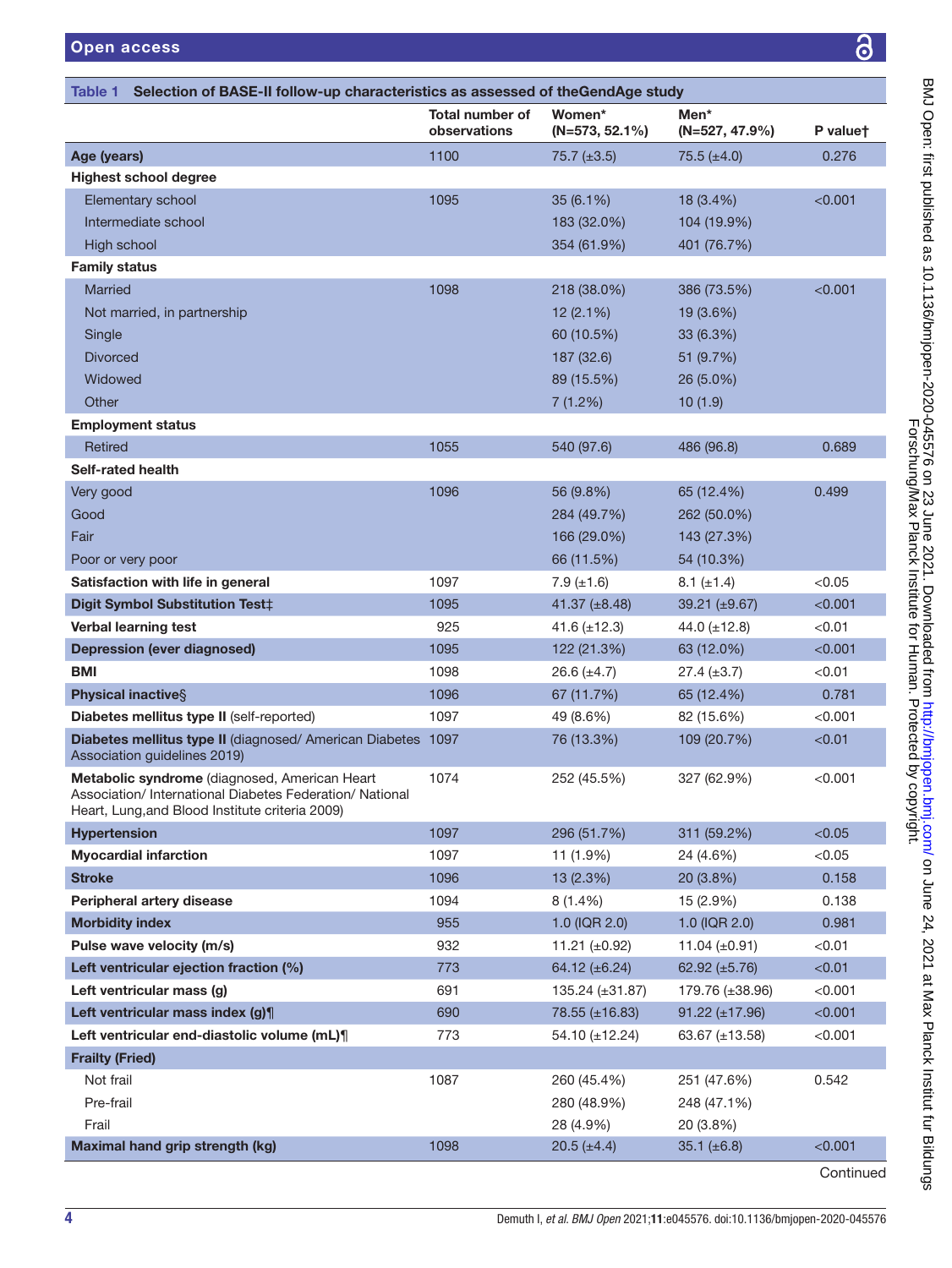| Table 1<br>Continued                                      |                                        |                             |                           |          |
|-----------------------------------------------------------|----------------------------------------|-----------------------------|---------------------------|----------|
|                                                           | <b>Total number of</b><br>observations | Women*<br>$(N=573, 52.1\%)$ | Men*<br>$(N=527, 47.9\%)$ | P valuet |
| Recent thymic emigrants (naïve CD4 <sup>+</sup> T cells)  | $395**$                                | 64.69 $(\pm 16.34)$         | $51.03 (\pm 13.69)$       | < 0.001  |
| $T_{FMRA}$ (effector memory T cells re-expressing CD45RA) | 395**                                  | $32.82 \ (\pm 19.96)$       | $34.94 (\pm 21.29)$       | 0.309    |
| Cytotoxic SLAMF7+CD4 <sup>+</sup> T cells                 | 181††                                  | $6.02 \ (\pm 5.98)$         | $6.05 \ (\pm 6.60)$       | 0.974    |

\*Data are presented as N (%), mean±SD or median (IQR).

†Differences between women and men were assessed using the parametric t-test, the non-parametric Mann-Whitney U test or the  $\chi^2$ where appropriate.

‡Assessed at study visit 1.

§Assessed with the question, 'Are you seldom or never physically active?'.

¶Adjusted for body surface area.

\*\*845 expected to be available after completion of the analyses.

††629 expected to be available after completion of the analyses.

BMI, body mass index.

The gender questionnaire implemented as part of the follow-up assessments described here will allow to calculate a gender score and its evaluation based on the newly collected clinical and psychosocial follow-up data. At the same time, the other BASE-II research foci established over the past 10 years will be continued and strengthened with the transition of BASE-II into a longitudinal study with follow-up data on the older subsample.

#### Other measurements

Similar to baseline, we determined numerous routine laboratory parameters from blood and urine ([table](#page-5-0) 2), and also stored blood plasma/serum and urine samples for future analyses. Genomic DNA was already extracted from EDTA-blood and buccal swab samples from GendAge participants, which will be used, for example, for the profiling of genome-wide DNA methylation signatures and new genome-wide single nucleotide polymorphism genotyping experiments ([table](#page-5-0) 2). In between the two assessment days at the Charité, participants were asked to fill out a comprehensive psychosocial take-home questionnaire and return this at their second Charité visit.

At baseline, the BASE-II included a group of 600 younger subjects aged 20–35 years serving as a reference population, $\overline{1}$  $\overline{1}$  $\overline{1}$  of which 500 completed baseline medical assessments. Between 7 February 2020 and 13 March 2020, we performed follow-up assessments in a total of 64 participants of this younger group until these assessments were suspended because of the SARS-CoV-2 pandemic. These younger participants had a mean age of 36.8 years (SD  $\pm 3.5$ , range 29.3–44.1 years), with up to 10.7 years of follow-up (minimum 6.1 years, mean follow-up at 8.2 years, SD  $\pm 1.6$ ). Follow-up for these younger BASE-II participants essentially followed the protocol used for the 1100 older BASE-II participants. Because this younger group is not primarily part of the analyses planned in GendAge, further details about this group will be described elsewhere.

The cognitive session carried out by the MPIB lasted about 4.5–5hours (third study visit). Subjects were tested in groups of 4–6 individuals. The cognitive battery included 17 measures of learning and memory performance, attention/processing speed, working memory, executive functioning and perceptual speed (see [table](#page-5-0) 2). Within the week between study visit 2 (Charité) and 3 (MPIB), accelerometers (ActiGraph wGT3X-BT) have been used to track participants' physical activity and sleep in a subset of our participants (n=750).

After the cognitive session, participants were invited to take part in a one-to-one interview on a different day. This additional individual assessment took up to 60min and serves as a cohort comparison between the BASE and BASE-II study populations. This additional data collection will also contribute to the BASE-II cognitive waves, allowing us to further investigate individual differences in ageing trajectories (for an overview, refer to previous work $^{20}$ ).

Furthermore, and as part of a collaboration with the Lifebrain study, a consortium of European studies funded by the EU Horizon 2020 Framework Programme,<sup>[40](#page-7-21)</sup> we collected blood samples using dried blood cards, in order to determine laboratory parameters with identical methods used for all Lifebrain participating sites. Lifebrain aims at identifying determinants of healthy lifespan development by integrating and harmonising data and results from 11 large and predominantly longitudinal European samples from seven countries. This has yielded a database of fine-grained measures focusing on brain and cognition from more than 7000 individual participants.

The GendAge study was approved by the Ethics Committee of the Charité–Universitätsmedizin Berlin (approval number EA2/144/16) and all participants gave written informed consent. GendAge is registered in the German Clinical Trials Register (Study-ID: DRKS00016157). The cognitive battery was approved by the Ethics Committee of the Max-Planck-Institute and the genomics experiments were approved by the Ethics Committees of the Charité (approval number EA2/144/16) and the University of Lübeck (approval numbers AZ19-390A and 19-391A).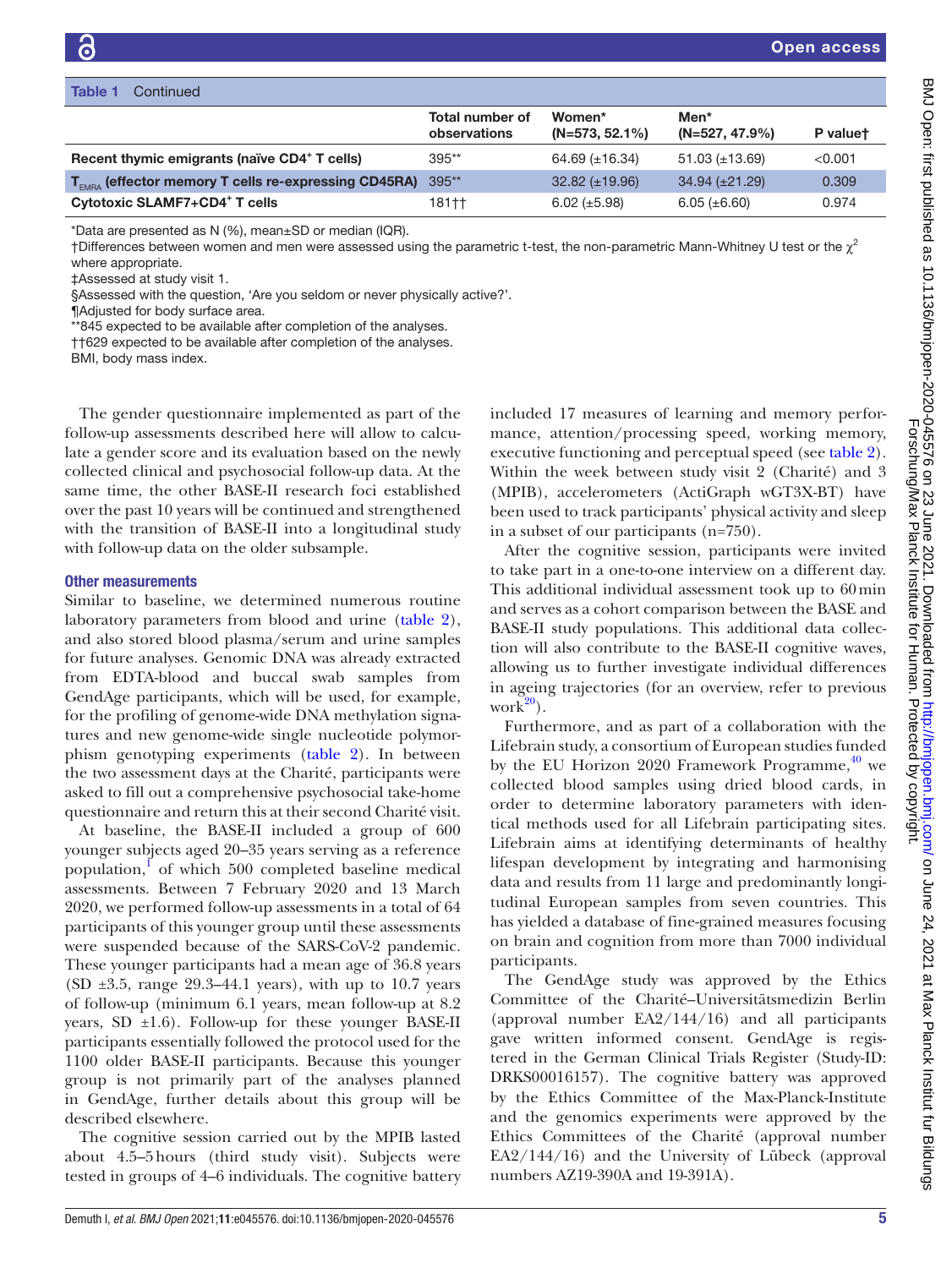<span id="page-5-0"></span>

| Table 2 BASE-II follow-up assessments during the two GendAge study visits and the cognitive sessions (third study visit) |                                                                                                                                                                                                                                                                                                                                                                                                                                                                                                                                                                                                                                                                                                                                                                                                                                                                                                                                                                                                                                                                                                                                                                                                                                                                                                                                                                                                                                                                                                                                                                                                                        |  |  |  |
|--------------------------------------------------------------------------------------------------------------------------|------------------------------------------------------------------------------------------------------------------------------------------------------------------------------------------------------------------------------------------------------------------------------------------------------------------------------------------------------------------------------------------------------------------------------------------------------------------------------------------------------------------------------------------------------------------------------------------------------------------------------------------------------------------------------------------------------------------------------------------------------------------------------------------------------------------------------------------------------------------------------------------------------------------------------------------------------------------------------------------------------------------------------------------------------------------------------------------------------------------------------------------------------------------------------------------------------------------------------------------------------------------------------------------------------------------------------------------------------------------------------------------------------------------------------------------------------------------------------------------------------------------------------------------------------------------------------------------------------------------------|--|--|--|
| Type of assessment/domain                                                                                                | <b>Example assessments/tests</b>                                                                                                                                                                                                                                                                                                                                                                                                                                                                                                                                                                                                                                                                                                                                                                                                                                                                                                                                                                                                                                                                                                                                                                                                                                                                                                                                                                                                                                                                                                                                                                                       |  |  |  |
| Physical examination and medical<br>history                                                                              | Medical history structured by organ systems, medication, body weight, height, lifestyle (including<br>smoking status, alcohol consumption, physical activity)                                                                                                                                                                                                                                                                                                                                                                                                                                                                                                                                                                                                                                                                                                                                                                                                                                                                                                                                                                                                                                                                                                                                                                                                                                                                                                                                                                                                                                                          |  |  |  |
| Physical status and functional<br>tests                                                                                  | Tinetti Mobility Test, Timed up & Go Test, Barthel Index (ADL), Lawton Instrumental Activities of<br>Daily Living Scale (IADL), hand grip strength, anthropometric parameters, pulse wave velocity/<br>arterial stiffness (Mobil-o-Graph), echocardiography, ECG, spirometry, motion monitoring<br>(Actigraph), dual-energy X-ray absorptiometry (DXA)                                                                                                                                                                                                                                                                                                                                                                                                                                                                                                                                                                                                                                                                                                                                                                                                                                                                                                                                                                                                                                                                                                                                                                                                                                                                 |  |  |  |
| Psychological screening tests                                                                                            | Mini Mental State Examination (MMSE), Digit Symbol Substitution Test (DSST)*, Center for<br>Epidemiologic Studies Depression Scale (CESD)                                                                                                                                                                                                                                                                                                                                                                                                                                                                                                                                                                                                                                                                                                                                                                                                                                                                                                                                                                                                                                                                                                                                                                                                                                                                                                                                                                                                                                                                              |  |  |  |
| Questionnaires                                                                                                           | EPIC (Food-Frequency Questionnaire), Gender Questionnaire, Pittsburgh Sleep Quality Index,<br>Rapid Assessment of Physical Activity, SARC-F, SF-36                                                                                                                                                                                                                                                                                                                                                                                                                                                                                                                                                                                                                                                                                                                                                                                                                                                                                                                                                                                                                                                                                                                                                                                                                                                                                                                                                                                                                                                                     |  |  |  |
| Laboratory values†                                                                                                       | Blood, serum or plasma: 25-hydroxyvitamin D, apolipoprotein A1, apolipoprotein B,<br>basophiles, calcium, cortisol, creatinine, creatine kinase, C-reactive protein, cystatin C,<br>dehydroepiandrosterone, eosinophils, erythrocytes, ferritin, folic acid, gamma-glutamyltransferase,<br>glucose 1, glucose 2‡, glutamate, oxalacetate transaminase, glutamate-pyruvate transaminase,<br>HbA1c, high-densitylipoprotein cholesterol, hematocrit, haemoglobin, homocysteine, international<br>normalised ratio, iron, low-densitylipoprotein cholesterol, leucocytes, lipoprotein (a), lymphocytes,<br>magnesium, mean corpuscular hemoglobin, mean corpuscular hemoglobin concentration, mean<br>corpuscular volume, monocytes, neutrophils, oestradiol, osteocalcin, partial thromboplastin time,<br>RDW, sex hormone-binding globulin, testosterone, thrombocytes, thyroid-stimulating hormone,<br>thyroxine, total cholesterol, triglycerides, triiodothyronine, urea, uric acid, vitamin B <sub>12</sub> , zinc.<br>Urine: albumin, creatinine, desoxypyridinoline, test strip: bilirubin, blood (erythrocytes), glucose,<br>ketones, leucocytes, nitrite, pH value, protein, specific weight, urobilinogen<br>Dried blood cards: arsenic, brain derived neurotropic-factor, cadmium, chromium, fatty acids<br>(C12:0, C14:0, C15:0, C16:0, C16:1n7, C17:0, C18:0, C18:1,t6-11, C18:1,c9, C18:1,c11,<br>C18:2,n-6, C20:0, C18:3,n-6, C18:3,n-3, C20:1,n-9, C20:2,n-6, C22:0/C20:3,n-6, C20:4,n-6,<br>C20:5,n-3, C24:0, C22:5,n-3, C22:6,n-3, unknown), HbA1c, hsCRP, lead, mercury, nickel, total<br>cholesterol |  |  |  |
| Genomics                                                                                                                 | Genome-wide single nucleotide polymorphism genotyping using the 'Global Screening Array'<br>(Illumina); genome-wide DNA methylation profiling using the 'Infinium MethylationEPIC' array<br>(Illumina)                                                                                                                                                                                                                                                                                                                                                                                                                                                                                                                                                                                                                                                                                                                                                                                                                                                                                                                                                                                                                                                                                                                                                                                                                                                                                                                                                                                                                 |  |  |  |
| Psychosocial questionnaire                                                                                               | Well-being, positive affect and negative affect, emotion regulation, stress, personality, control<br>beliefs, domain-specific control, time perception, embitterment, loneliness, solitude, social<br>activities, network structure, sexuality, risk behaviour, etc                                                                                                                                                                                                                                                                                                                                                                                                                                                                                                                                                                                                                                                                                                                                                                                                                                                                                                                                                                                                                                                                                                                                                                                                                                                                                                                                                    |  |  |  |
| Biobanking                                                                                                               | Blood plasma and serum, urine, DNA extracted from EDTA-blood and buccal swaps                                                                                                                                                                                                                                                                                                                                                                                                                                                                                                                                                                                                                                                                                                                                                                                                                                                                                                                                                                                                                                                                                                                                                                                                                                                                                                                                                                                                                                                                                                                                          |  |  |  |
| Cognitive tests (third study visit)                                                                                      | Episodic memory (Picture-Word-Task, Face-Profession-Task, Object Location Task, Scene-<br>Encoding, Verbal learning and memory test), Working memory (Letter Updating, Spatial Updating,<br>Number-N-Back), Executive functioning/processing speed (Multi-Source-Interference Task, Digit<br>Symbol Substitutions Test*), Fluid intelligence (Letter series, Number series, Practical Problems),<br>Subjective Health Horizon Questionnaire (SHH-Q)                                                                                                                                                                                                                                                                                                                                                                                                                                                                                                                                                                                                                                                                                                                                                                                                                                                                                                                                                                                                                                                                                                                                                                    |  |  |  |
| Immunological assessment<br>*Assessed at study visit 1 and visit 3                                                       | Cryopreservation of whole blood (SmartTube system) or isolated peripheral blood<br>mononuclearcells, and serum samples. Direct ex vivo staining of recent thymic emigrants (RTE,<br>CD31+CD45RA+CD4+T cells), TEMRA (CD45RA+CD8+T cells), Tregs (CD25bright CD127-CD4+T<br>cells), cytotoxic CD4+Tcells, among others using four different panels: (1) ImmunoCount Panel<br>(CD45, CD3, CD56, CD19, CD16, CD14, CD123, CD1c); (2) RTE panel (CD3, CD4, CD8, CD45RA,<br>CCR7, CD31, CD95, CD11a); (3) TREG panel (CD3, CD4, CD8, CD25, CD127); (4) Effector T cell<br>panel (CD3, CD4, CD8, CD45RA, CCR7, SLAM-F7, IL-6R, CD57, PD-1). Panels were measured on<br>MacsQuant 10 (Miltenyi), MacsQuant 16 (Miltenyi) or LSR II (BD)                                                                                                                                                                                                                                                                                                                                                                                                                                                                                                                                                                                                                                                                                                                                                                                                                                                                                       |  |  |  |

visit 1 and visit 3

†Blood samples were drawn after a fasting period of at least 8 hours (if not otherwise indicated).

‡Post-load (75 g glucose, 2 hours), not assessed in participants with known diabetes.

BASE-II, Berlin Aging Study II.

# Strengths and limitations

The BASE-II follow-up assessments covered most of the medical, psychosocial and cognitive domains, and variables assessed at baseline, and thereby taking the BASE-II characteristic of an exceptionally broad and in-depth data collection to a next, longitudinal level. In addition,

and in the context of the GendAge focus on cardiometabolic disease, we extended the assessments in this area, for example, by including high-quality echocardiography resulting in a unique data collection. This strength with respect to comprehensive and longitudinal data offers the potential to answer a number of questions that are of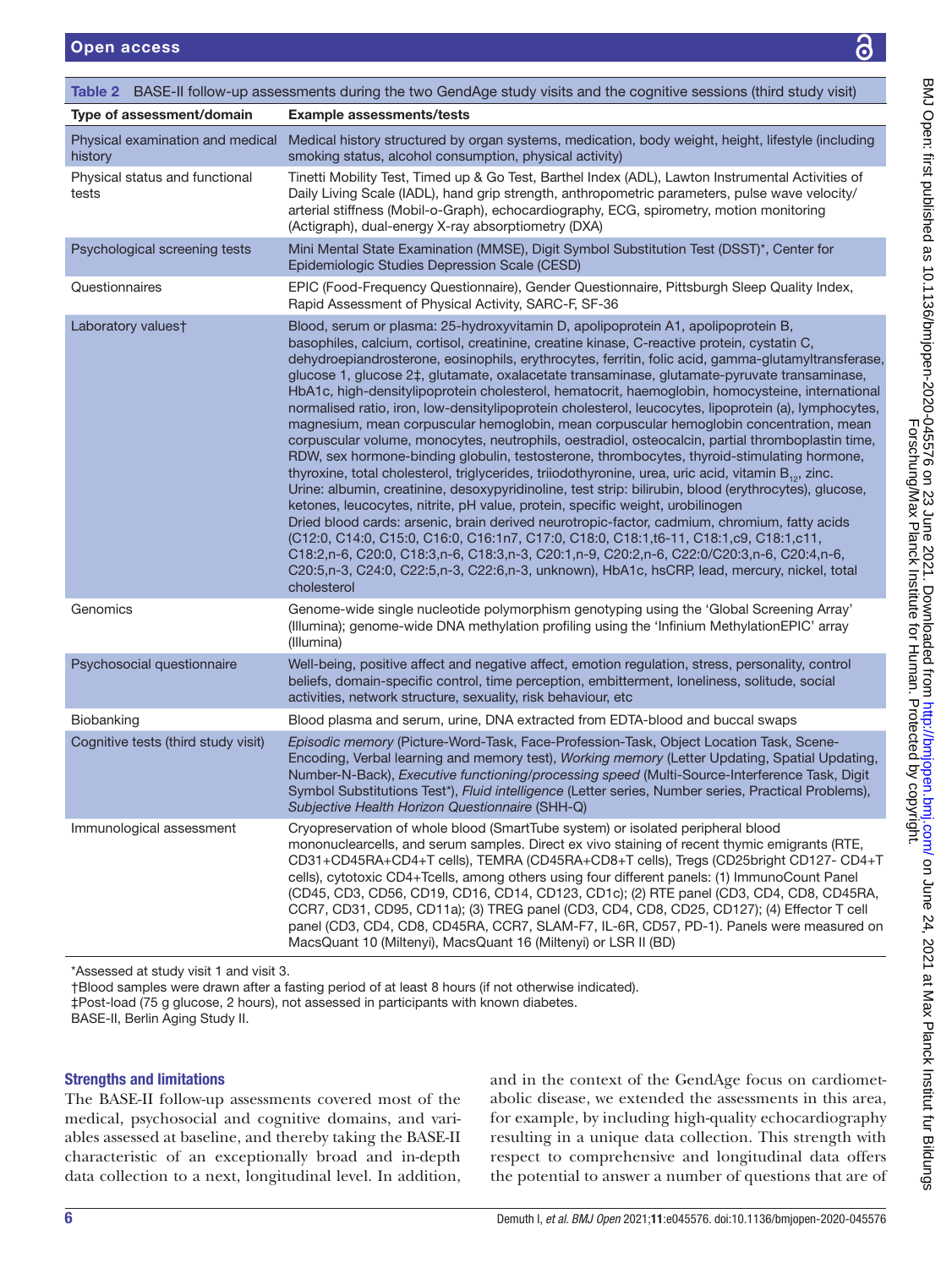crucial relevance for the health of old women and men. Thus, GendAge will make important contributions for improvements in understanding the health and well-being of older adults in both genders. BASE-II was initiated as a multidisciplinary study with expertise in a broad range of fields relevant for ageing research (eg, internal medicine and geriatrics, biology, psychology, genetics, immunology, socioeconomics and now in GendAge further extended by sociocultural aspects of gender). The past 10 years of BASE-II research have shown that multidisciplinary collaboration is not only a statement of intent, but a fruitbearing working posture and a clear strength of BASE-II.

Sampling bias is a challenge which cohort studies have to deal with, and this is especially an issue in the follow-up of older study populations such as the older group of BASE-II participants. To address this, we have made a considerable effort (eg, offering a taxi service for participants not able to travel independently) to include as many participants in the follow-up as possible. Additionally, and similar to baseline, we are able to systematically quantify the sampling bias and even account for it when it comes to the question of generalisability of study results to a population as a whole (eg, Berlin or Germany), due to the evaluation of selectivity and representativeness via the German Socio-Economic Panel Study (SOEP).<sup>1</sup> Despite these possibilities, we cannot rule out the possibility of a selection bias completely, which certainly is a weakness of this study, a weakness that applies to all cohort studies relying on voluntary participants who have been nonrandomly recruited. With our direct comparability to the national representative SOEP study, we are in a position though to quantify the amount of selectivity and, if need, take measures to correct and adjust our results.

#### Author affiliations

<sup>1</sup>Department of Endocrinology and Metabolic Diseases (including Division of Lipid Metabolism), Charité – Universitätsmedizin Berlin, corporate member of Freie Universität Berlin and Humboldt-Universität zu Berlin, and Berlin Institute of Health at Charité – Universitätsmedizin Berlin, Berlin, Germany

<sup>2</sup>BCRT - Berlin Institute of Health Center for Regenerative Therapies, Berlin Institute of Health at Charité – Universitätsmedizin Berlin, Berlin, Germany

<sup>3</sup>Department of Psychology, Humboldt University of Berlin, Berlin, Berlin, Germany

4 Center for Lifespan Psychology, Max-Planck-Institute for Human Development, Berlin, Germany

5 Charité – Universitätsmedizin Berlin, corporate member of Freie Universität Berlin, Humboldt-Universität zu Berlin, and Berlin Institute of Health; Institute of Social Medicine, Epidemiology and Health Economics, Berlin, Germany

<sup>6</sup>DZHK (German Centre for Cardiovascular Research), Partner site Berlin, Berlin, Germany

<sup>7</sup>Berlin Institute for Gender in Medicine, Charite Universitatsmedizin Berlin, Berlin, Germany

<sup>8</sup>Si-M / "Der Simulierte Mensch" a science framework of Technische, Universitat Berlin andCharité - Universitatsmedizin Berlin, Berlin, Germany

<sup>9</sup>Regenerative Immunology and Aging, BIH Center for Regenerative Therapies, Charité Universitatsmedizin Berlin, Berlin, Germany

<sup>10</sup>Lübeck Interdisciplinary Platform for Genome Analytics, University of Lübeck, Lübeck, Germany

<sup>11</sup>Center for Lifespan Changes in Brain and Cognition (LCBC), Dept of Psychology, University of Oslo, Oslo, Norway

<sup>12</sup>Max Planck UCL Centre for Computational Psychiatry and Ageing Research, Berlin, Germany

<sup>13</sup>Department of Cardiology, University Hospital Zürich, University of Zürich, Zürich, **Switzerland** 

Acknowledgements We are deeply indebted to all individuals of the BASE-II cohort who have agreed to participate in the follow-up assessments. We would further like to thank all staff members and students involved in the medical examinations of participants and documentation, especially Nora Berger, Janina Dombrowski, Mergim Domuzeti, Elisa Dreißig, Ilona Enarovic, Anthony Ganswindt, Thomas Grenkowitz, Anna Hunold, Ilias Katsianas, Yoo-Ri Kim, Jörn Kiselev, Paula Krull, Christine Kytmannow, Elisa Lemke, Julia Mätzkow, Charlotte Mentzel, Nadja Mielke, Narantuya Mishig, Angela Motz, Eduard Nitschke, Aabi Okute, Danai Pantelakis, Sophie Poser, Johanne Spieker and Taleka Vollmar (all Charité Universitaetsmedizin Berlin, Biology of Aging group); and Luisa Lüth, Mariebelle Kaus, Isabel Ganter, Marlene Rosendahl, Jasmin Boneberger, Antonia Sprenger, Hania El-Kersh (all Humboldt University, Department of Psychology), and Kirsten Becker for the excellent daily organization of the running study within and between the research units, the Telefonstudio for their daily contact with the participants, Martin Becker for the continuous quality checks of our sample and Berndt Wischnewski for updating the database and cognitive battery (all Max Planck Institute for Human Development).We kindly acknowledge the excellent cooperation with the Central Biomaterial Bank, the joint core facility of the Charité-Universitätsmedizin Berlin and the Berlin Institute for Health (BIH). Furthermore, we appreciate the great support by the BIH-REDCap team and especially from Andreas Hetey. We would like to acknowledge the assistance of the Charité|BIH Cytometry Core.

Collaborators Additional BASE-II/GendAge investigators: Nikolaus Buchmann<sup>i</sup>, Peter Eibich<sup>ii</sup>, Friederike Kendel<sup>iii</sup>, Maximilian König<sup>iv</sup>, Christina M. Lill<sup>v, vi</sup>, Maike Mangold<sup>vii</sup>, Ahmad Tauseef Nauman<sup>iii</sup>, Kristina Norman<sup>viii, ix</sup>, Graham Pawelec<sup>x, xi</sup>, Sarah Toepfer<sup>iv</sup>, Valentin Max Vetter<sup>iv</sup>, Gert G. Wagner<sup>xii</sup>, Ursula Wilkenshoff<sup>i</sup>, Kilian Wistuba-Hamprecht<sup>xiiii</sup>Charité; Department of Cardiology, Charité - University Medicine Berlin (Campus Benjamin Franklin), Berlin, Germany; <sup>ii</sup>Max Planck Institute for Demographic Research, Rostock, Germany; iiBerlin Institute for Gender in Medicine, Charité – Universitätsmedizin Berlin; <sup>iv</sup>Charité – Universitätsmedizin Berlin, corporate member of Freie Universität Berlin, Humboldt-Universität zu Berlin, and Berlin Institute of Health; Department of Endocrinology and Metabolism, Berlin, Germany; "Section for Translational Surgical Oncology and Biobanking, Department of Surgery, University of Lübeck and University Medical Center Schleswig-Holstein, Campus Lübeck, 23552 Lübeck, Germany; <sup>vi</sup>Ageing Epidemiology Research Unit, School of Public Health, Imperial College, London SW71, UK; VIIRegenerative Immunology and Aging, BIH Center for Regenerative Therapies, Charité Universitatsmedizin Berlin, Berlin, Germany; villGerman Institute of Human Nutrition, Department of Nutrition and Gerontology, Potsdam-Rehbruecke (DIfE), Germany;<br><sup>ix</sup>Charité - Universitätsmedizin Berlin, Forschungsgruppe Geriatrie am EGZB, Berlin, Berlin, Germany; <sup>x</sup>Department of Immunology, University of Tübingen, Tübingen, Germany; <sup>xi</sup>Health Sciences North Research Institute, Sudbury, ON, Canada;<br><sup>xii</sup>German Socio-Economic Panel Study (SOEP); <sup>xiii</sup>Division of Dermatooncology Department of Dermatology, University of Tübingen, Tübingen, Germany.

Contributors Conceived and designed the study: ID, VR-Z, SD, UL and DG. Collected study specific data: ID, VB, JD, SD, US, DS, ET, JB, LB and AT. Providing BASE-II baseline data: DG, ES-T, ID, JD, LB, SD and UL. Analysed the data: ID, ET and JB. Wrote the manuscript: ID. All authors revised and approved the manuscript.

Funding The GendAge study research project (Co-PIs are Ilja Demuth, Vera Regitz-Zagrosek, and Denis Gerstorf) is supported by the German Federal Ministry of Education and Research (Bundesministerium für Bildung und Forschung, BMBF) grant numbers 01GL1716A (ID and VRZ) and 01GL1716B (DG). Genomics assessments are funded by the Cure Alzheimer's Fund (as part of the "CIRCUITS-AD" consortium project) and the European Research Council's "Horizon2020" funding scheme (as part of the "Lifebrain" consortium project; both to LB). Additional contributions (e.g., equipment, logistics, personnel) are made from each of the participating sites.

Competing interests None declared.

Patient and public involvement Patients and/or the public were not involved in the design, or conduct, or reporting or dissemination plans of this research.

Patient consent for publication Not required.

Provenance and peer review Not commissioned; externally peer reviewed.

Data availability statement Data are available on reasonable request. The GendAge study principal investigators welcome new collaborations with other investigators. Interested investigators are invited to contact the study coordinating